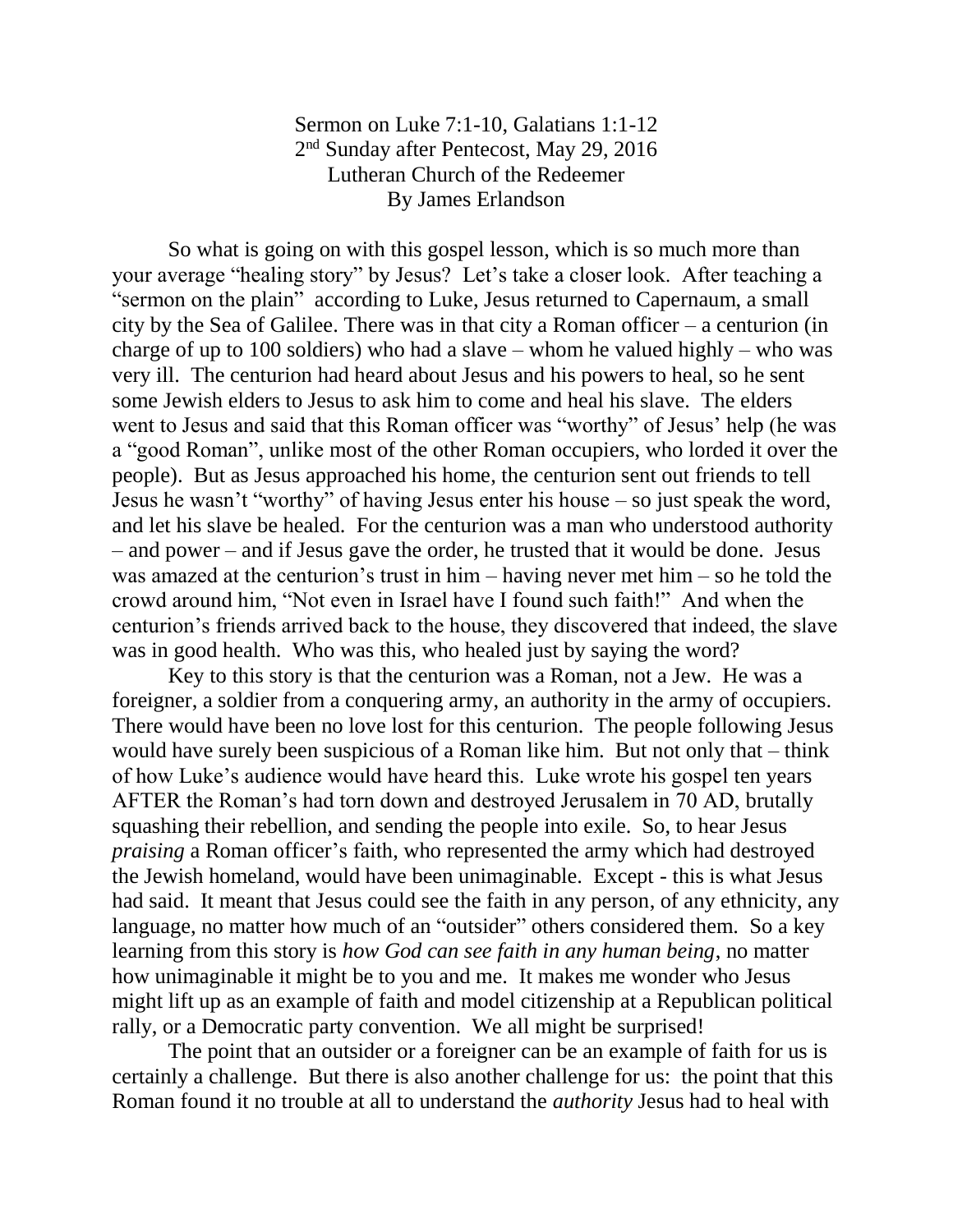only a word. For Jesus' words have power and authority, far beyond our experience of anyone else's words. Because people around us can say so much without little to back it up, we have less confidence in the power of words. We even have sayings and phrases that exemplify this: such as, *those are just empty words, don't say it unless you mean it, you talk big – can you back it up?*

We don't usually have faith in a person's words, unless they have proven that they can be trusted – according to what they have said and done in the past. Are you and I good for our words? If I make a promise, can you trust me to carry it out? Not unless you know me, and have witnessed my words being consistent with my actions. This is why being trustworthy in small things is so important. If I as a parent promise my child that I will come in time to watch his or her game, I had better be there. If I say "this is what will happen if you do this", it had better happen. Otherwise, our words won't be trusted in the big things, and that's when terrible things can happen, which can break relationships. When you tell someone you will show up, or you will call, you had better show up, and you had better call. If not, you will never be counted on for the big stuff. And if you are trustworthy in the small things, you will be trusted to do the important things.

As we look at Jesus' example in the gospels, and from the disciples, we can see that Jesus was trustworthy for the small things he said he would do. So when he prayed, powerful things happened. When he laid hands on someone, or said their sins were forgiven, well, they were healed, their blindness was turned to sight, and lame people walked. Sinners who had been condemned by their peers, were forgiven by Jesus and walked free. Jesus' friend Lazarus was dead, but when Jesus prayed, he told Lazarus to "come out", and Lazarus came out of his grave, very much alive! Jesus' words had power from God – he meant them, and people believed in him. Jesus knew he would die, but he said he would rise again. Jesus died on a cross, he was buried, and on the third day arose. Jesus ascended into heaven, but said that he will come again. So what do you think will happen? Whose word do you trust? One who speaks his words with *authority*, with conviction and compassion, and who acts according to his word – like Jesus! And sometimes it takes someone like that Roman officer, someone so unlike us that we can't imagine them having something to teach us, to give us the insight we need to understand that *Jesus' words have authority and power in and of themselves!*

In this world today we are divided in a lot of ways – between political parties, ideologies, values and religious beliefs. We know that words have power to divide and destroy. So what can we learn from this story, and from someone like this Roman centurion, who is so much different from us – from a different era and culture? The first, most obvious thing is that Jesus recognized the centurion's faith in his ability to heal his slave, as well as his ability to recognize the authority Jesus' words had (without even having met each other!). But just as important,